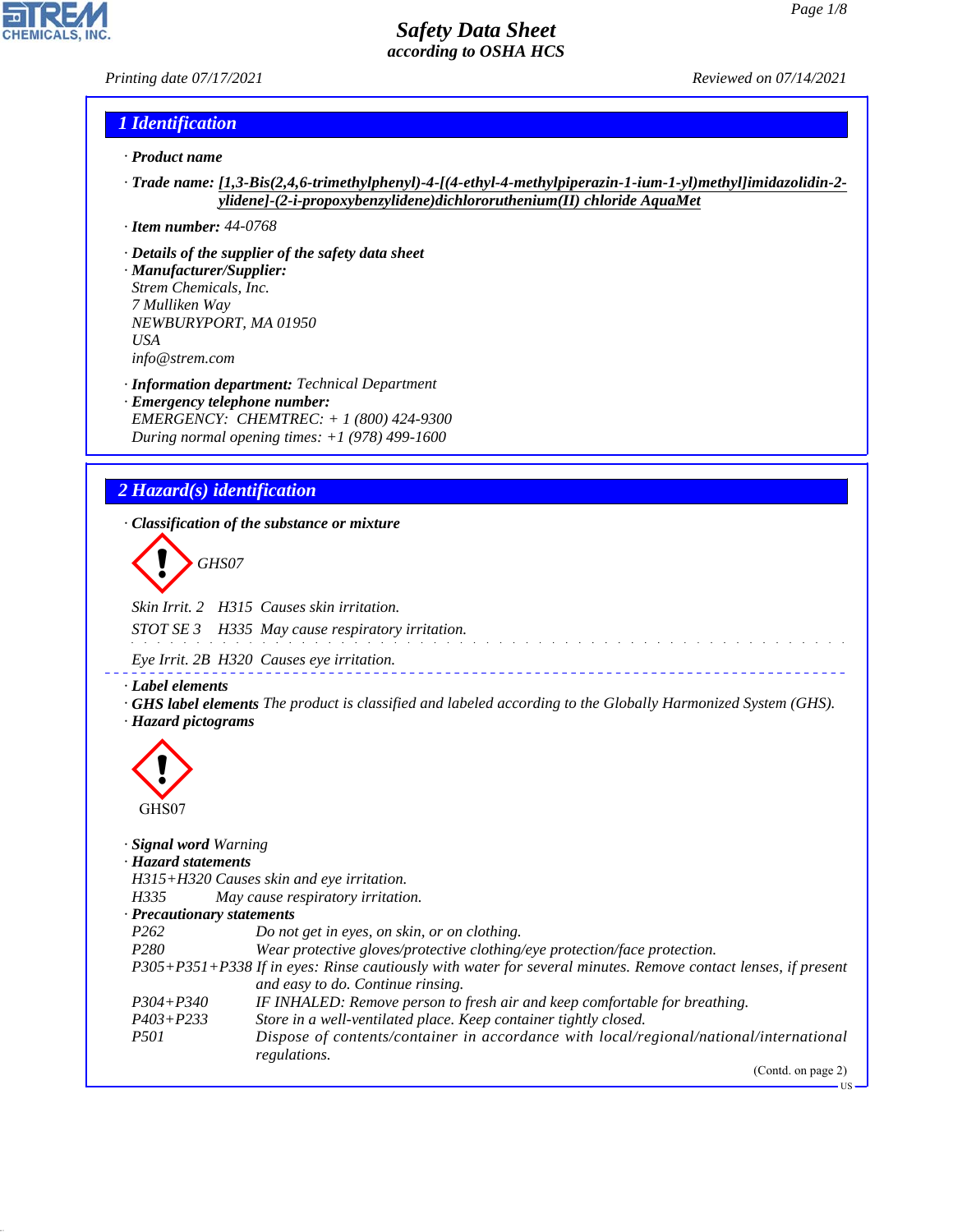*Printing date 07/17/2021 Reviewed on 07/14/2021*



(Contd. of page 1)





### *· Other hazards*

- *· Results of PBT and vPvB assessment*
- *· PBT: Not applicable.*
- *· vPvB: Not applicable.*

# *3 Composition/information on ingredients*

- *· Chemical characterization: Mixtures*
- *· Description: Mixture of the substances listed below with nonhazardous additions.*
- *· Dangerous components: not applicable*

## *4 First-aid measures*

- *· Description of first aid measures*
- *· After inhalation: In case of unconsciousness place patient stably in side position for transportation.*
- *· After skin contact: Immediately wash with water and soap and rinse thoroughly.*
- *· After eye contact:*
- *Rinse opened eye for several minutes under running water. If symptoms persist, consult a doctor.*
- *· After swallowing: If symptoms persist consult doctor.*
- *· Information for doctor:*
- *· Most important symptoms and effects, both acute and delayed No further relevant information available.*
- *· Indication of any immediate medical attention and special treatment needed*
- *No further relevant information available.*

## *5 Fire-fighting measures*

- *· Extinguishing media*
- *· Suitable extinguishing agents:*
- *CO2, extinguishing powder or water spray. Fight larger fires with water spray or alcohol resistant foam.*
- *· Special hazards arising from the substance or mixture No further relevant information available.*
- *· Advice for firefighters*

44.1.1

*· Protective equipment: No special measures required.*

## *6 Accidental release measures*

*· Personal precautions, protective equipment and emergency procedures Not required.*

*· Environmental precautions: No special measures required.*

(Contd. on page 3)

US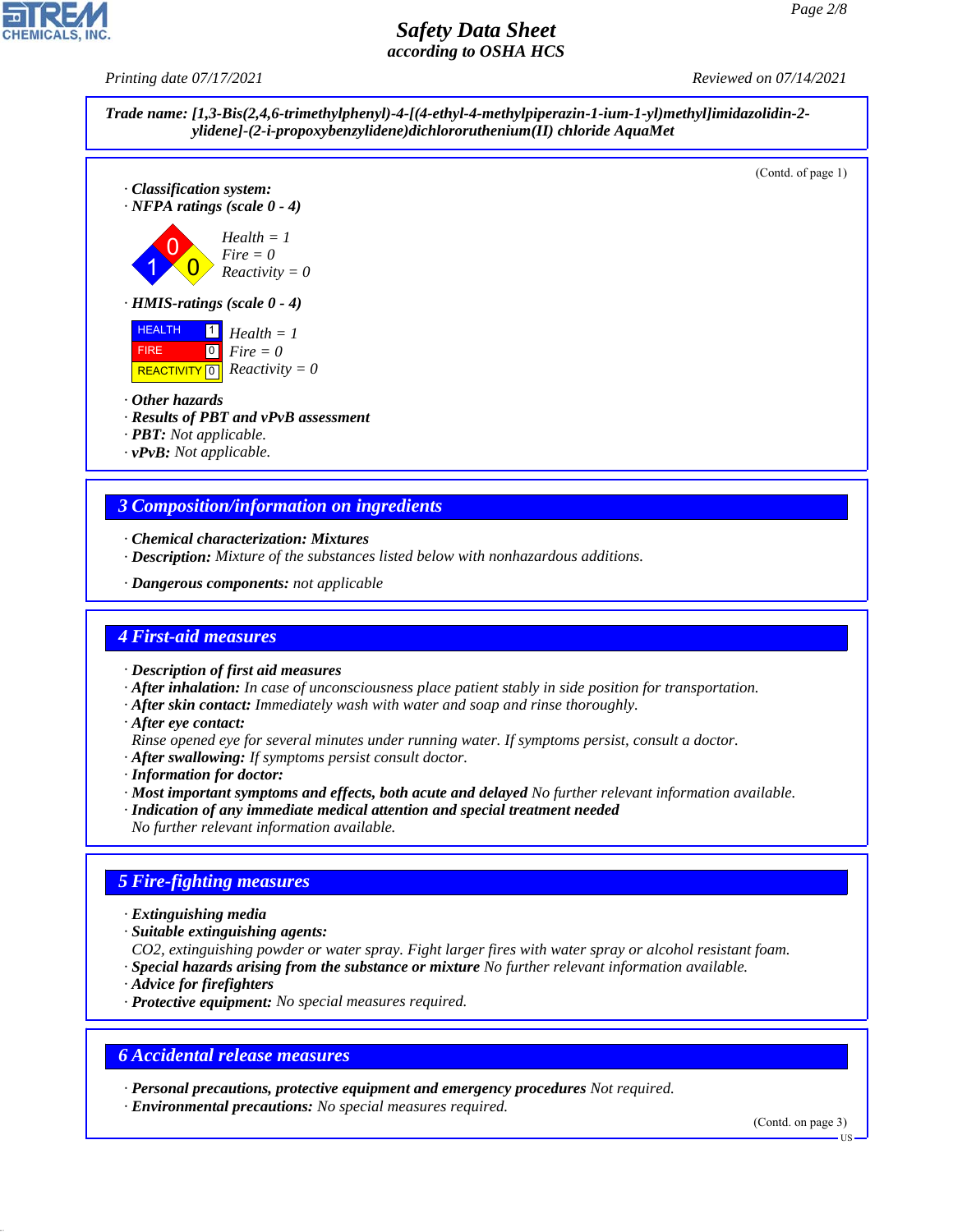*Printing date 07/17/2021 Reviewed on 07/14/2021*

*Trade name: [1,3-Bis(2,4,6-trimethylphenyl)-4-[(4-ethyl-4-methylpiperazin-1-ium-1-yl)methyl]imidazolidin-2 ylidene]-(2-i-propoxybenzylidene)dichlororuthenium(II) chloride AquaMet*

(Contd. of page 2)

- *· Methods and material for containment and cleaning up: Dispose contaminated material as waste according to item 13. Ensure adequate ventilation.*
- *· Reference to other sections See Section 7 for information on safe handling. See Section 8 for information on personal protection equipment. See Section 13 for disposal information.*

### *· Protective Action Criteria for Chemicals*

*· PAC-1:*

*None of the ingredients is listed.*

*· PAC-2:*

*None of the ingredients is listed.*

*· PAC-3:*

*None of the ingredients is listed.*

### *7 Handling and storage*

- *· Handling:*
- *· Precautions for safe handling No special precautions are necessary if used correctly.*
- *· Information about protection against explosions and fires: No special measures required.*
- *· Conditions for safe storage, including any incompatibilities*
- *· Storage: Keep cool.*
- *· Requirements to be met by storerooms and receptacles: No special requirements.*
- *· Information about storage in one common storage facility: Not required.*
- *· Further information about storage conditions: Keep receptacle tightly sealed.*
- *· Recommended storage temperature: Store at temperatures not exceeding -18 °C. Keep cool.*
- *· Specific end use(s) No further relevant information available.*

### *8 Exposure controls/personal protection*

- *· Additional information about design of technical systems: No further data; see item 7.*
- *· Control parameters*
- *· Components with limit values that require monitoring at the workplace:*
- *The product does not contain any relevant quantities of materials with critical values that have to be monitored at the workplace.*
- *· Additional information: The lists that were valid during the creation were used as basis.*
- *· Exposure controls*

44.1.1

- *· Personal protective equipment:*
- *· General protective and hygienic measures: Keep away from foodstuffs, beverages and feed. Immediately remove all soiled and contaminated clothing. Wash hands before breaks and at the end of work. Avoid contact with the eyes and skin.*
- *· Breathing equipment: A NIOSH approved respirator in accordance with 29 CFR 1910.134.*

(Contd. on page 4)

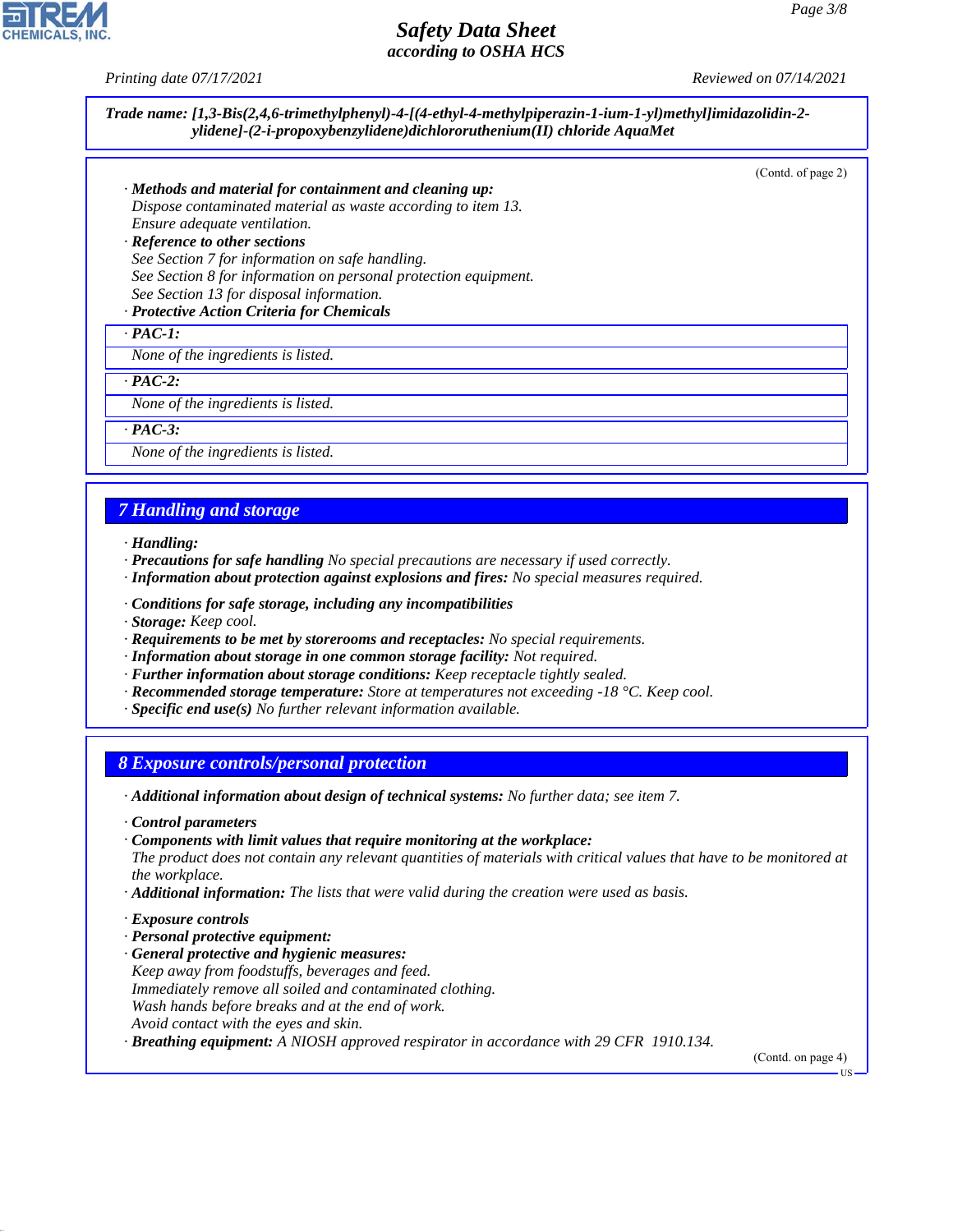*Printing date 07/17/2021 Reviewed on 07/14/2021*

**CHEMICALS** 

*Trade name: [1,3-Bis(2,4,6-trimethylphenyl)-4-[(4-ethyl-4-methylpiperazin-1-ium-1-yl)methyl]imidazolidin-2 ylidene]-(2-i-propoxybenzylidene)dichlororuthenium(II) chloride AquaMet*

(Contd. of page 3)

*· Protection of hands:*



\_S*Protective gloves*

*The glove material has to be impermeable and resistant to the product/ the substance/ the preparation. Due to missing tests no recommendation to the glove material can be given for the product/ the preparation/ the chemical mixture.*

*Selection of the glove material on consideration of the penetration times, rates of diffusion and the degradation · Material of gloves*

*The selection of the suitable gloves does not only depend on the material, but also on further marks of quality and varies from manufacturer to manufacturer. As the product is a preparation of several substances, the resistance of the glove material can not be calculated in advance and has therefore to be checked prior to the application.*

#### *· Penetration time of glove material*

*The exact break through time has to be found out by the manufacturer of the protective gloves and has to be observed.*

*· Eye protection:*



44.1.1

\_R*Tightly sealed goggles*

| · Information on basic physical and chemical properties<br><b>General Information</b> |                                               |  |
|---------------------------------------------------------------------------------------|-----------------------------------------------|--|
| $\cdot$ Appearance:                                                                   |                                               |  |
| Form:                                                                                 | Powder                                        |  |
| Color:                                                                                | Green                                         |  |
| $\cdot$ Odor:                                                                         | <i><u><b>Odorless</b></u></i>                 |  |
| · Odor threshold:                                                                     | Not determined.                               |  |
| $\cdot$ pH-value:                                                                     | Not applicable.                               |  |
| Change in condition                                                                   |                                               |  |
| <b>Melting point/Melting range:</b>                                                   | Undetermined.                                 |  |
| <b>Boiling point/Boiling range:</b>                                                   | $0 °C$ (32 $°F$ )                             |  |
| $\cdot$ Flash point:                                                                  | $0 °C$ (32 $°F$ )                             |  |
| · Flammability (solid, gaseous):                                                      | Not determined.                               |  |
| $\cdot$ Ignition temperature:                                                         |                                               |  |
| <b>Decomposition temperature:</b>                                                     | Not determined.                               |  |
| $\cdot$ Auto igniting:                                                                | <i>Product is not selfigniting.</i>           |  |
| · Danger of explosion:                                                                | Product does not present an explosion hazard. |  |
| · Explosion limits:                                                                   |                                               |  |
| Lower:                                                                                | Not determined.                               |  |
| <b>Upper:</b>                                                                         | Not determined.                               |  |
| · Vapor pressure:                                                                     | Not applicable.                               |  |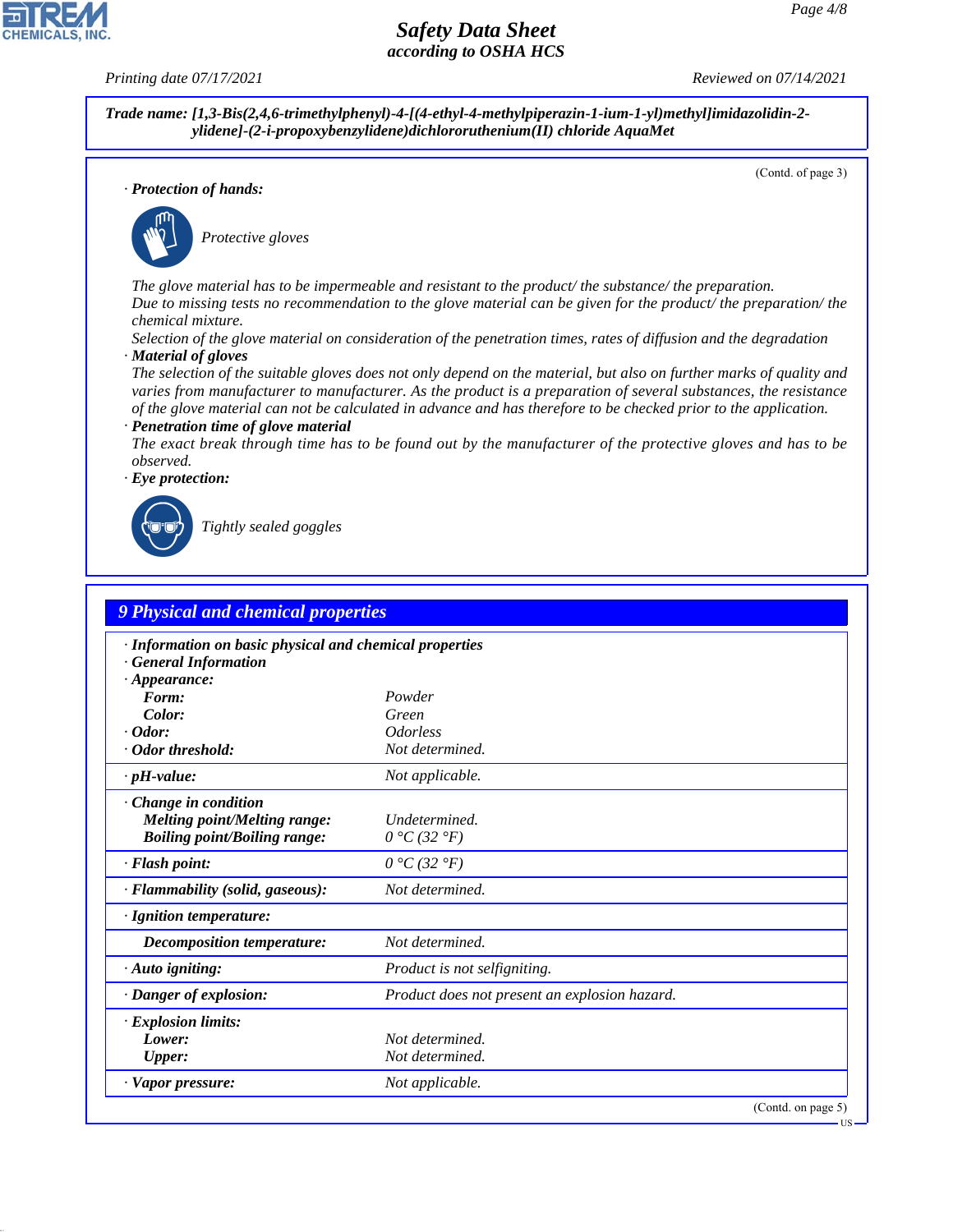

*Printing date 07/17/2021 Reviewed on 07/14/2021*

### *Trade name: [1,3-Bis(2,4,6-trimethylphenyl)-4-[(4-ethyl-4-methylpiperazin-1-ium-1-yl)methyl]imidazolidin-2 ylidene]-(2-i-propoxybenzylidene)dichlororuthenium(II) chloride AquaMet*

|                                                            |                                            | (Contd. of page 4) |
|------------------------------------------------------------|--------------------------------------------|--------------------|
| $\cdot$ Density:                                           | Not determined.                            |                    |
| $\cdot$ Relative density                                   | Not determined.                            |                    |
| · Vapor density                                            | Not applicable.                            |                    |
| $\cdot$ Evaporation rate                                   | Not applicable.                            |                    |
| · Solubility in / Miscibility with                         |                                            |                    |
| Water:                                                     | Insoluble.                                 |                    |
| · Partition coefficient (n-octanol/water): Not determined. |                                            |                    |
| $\cdot$ Viscosity:                                         |                                            |                    |
| Dynamic:                                                   | Not applicable.                            |                    |
| Kinematic:                                                 | Not applicable.                            |                    |
| · Solvent content:                                         |                                            |                    |
| Organic solvents:                                          | $0.0\%$                                    |                    |
| <b>VOC</b> content:                                        | 0.0 g/l / 0.00 lb/gl                       |                    |
| $\cdot$ Other information                                  | No further relevant information available. |                    |

# *10 Stability and reactivity*

- *· Reactivity No further relevant information available.*
- *· Chemical stability*
- *· Thermal decomposition / conditions to be avoided: No decomposition if used according to specifications.*
- *· Possibility of hazardous reactions No dangerous reactions known.*
- *· Conditions to avoid No further relevant information available.*
- *· Incompatible materials: No further relevant information available.*
- *· Hazardous decomposition products: No dangerous decomposition products known.*

# *11 Toxicological information*

- *· Information on toxicological effects*
- *· Acute toxicity:*

44.1.1

- *· Primary irritant effect:*
- *· on the skin: Irritant to skin and mucous membranes.*
- *· on the eye: Irritating effect.*
- *· Sensitization: No sensitizing effects known.*
- *· Additional toxicological information:*

*The product shows the following dangers according to internally approved calculation methods for preparations: Irritant*

### *· Carcinogenic categories*

*· IARC (International Agency for Research on Cancer)*

*None of the ingredients is listed.*

*· NTP (National Toxicology Program)*

*None of the ingredients is listed.*

*· OSHA-Ca (Occupational Safety & Health Administration)*

*None of the ingredients is listed.*

(Contd. on page 6)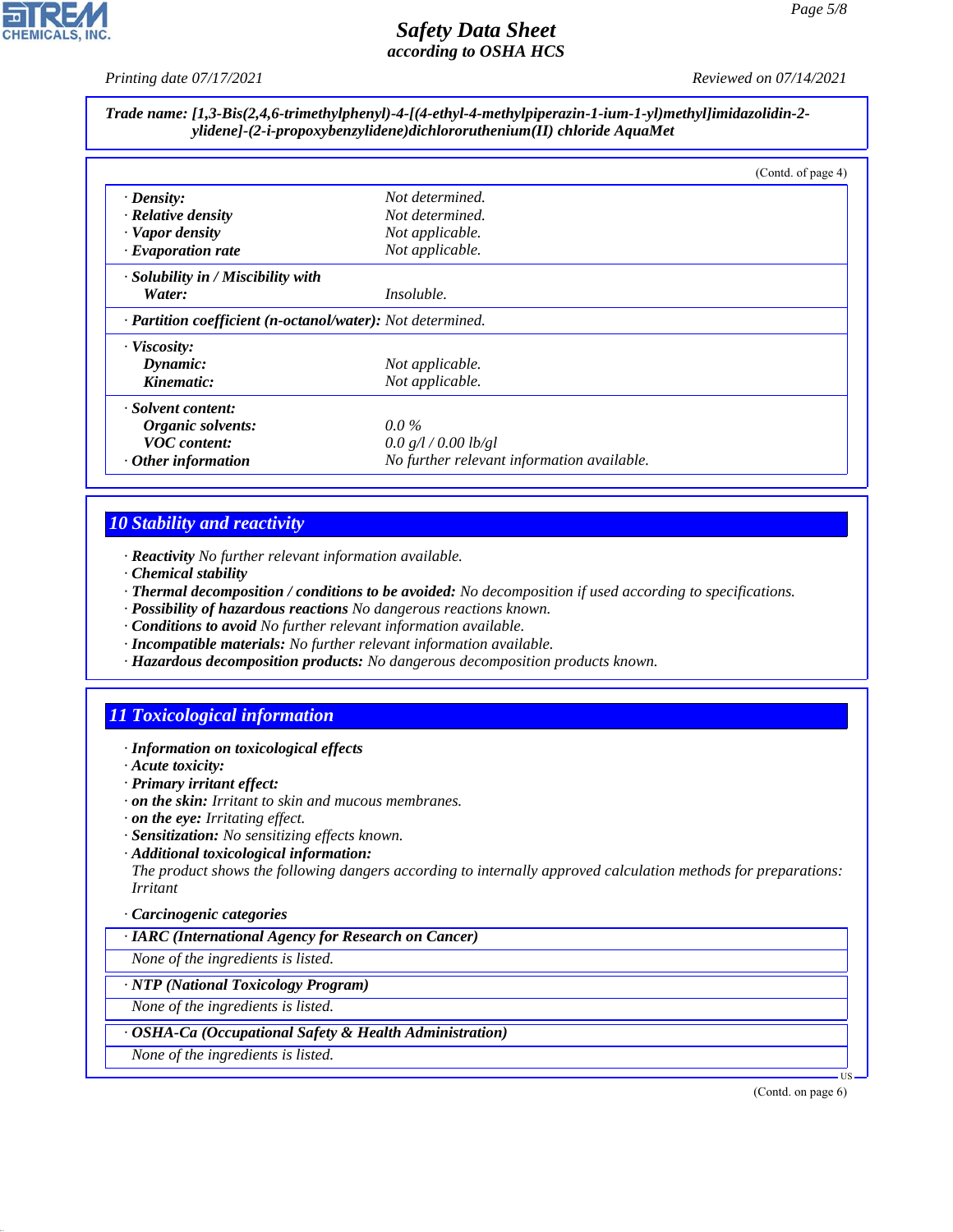*Printing date 07/17/2021 Reviewed on 07/14/2021*

**CHEMICALS, INC** 

*Trade name: [1,3-Bis(2,4,6-trimethylphenyl)-4-[(4-ethyl-4-methylpiperazin-1-ium-1-yl)methyl]imidazolidin-2 ylidene]-(2-i-propoxybenzylidene)dichlororuthenium(II) chloride AquaMet*

(Contd. of page 5)

### *12 Ecological information*

- *· Toxicity*
- *· Aquatic toxicity: No further relevant information available.*
- *· Persistence and degradability No further relevant information available.*
- *· Behavior in environmental systems:*
- *· Bioaccumulative potential No further relevant information available.*
- *· Mobility in soil No further relevant information available.*
- *· Additional ecological information:*
- *· General notes: Not known to be hazardous to water.*
- *· Results of PBT and vPvB assessment*
- *· PBT: Not applicable.*
- *· vPvB: Not applicable.*
- *· Other adverse effects No further relevant information available.*

### *13 Disposal considerations*

*· Waste treatment methods*

*· Recommendation:*

44.1.1

*Must not be disposed of together with household garbage. Do not allow product to reach sewage system.*

- *· Uncleaned packagings:*
- *· Recommendation: Disposal must be made according to official regulations.*

| <b>14 Transport information</b>                                                     |                 |
|-------------------------------------------------------------------------------------|-----------------|
| $\cdot$ UN-Number<br>· DOT, ADN, IMDG, IATA                                         | not regulated   |
| · UN proper shipping name<br>· DOT, ADN, IMDG, IATA                                 | not regulated   |
| $\cdot$ Transport hazard class(es)                                                  |                 |
| · DOT, ADN, IMDG, IATA<br>· Class                                                   | not regulated   |
| · Packing group<br>· DOT, IMDG, IATA                                                | not regulated   |
| · Environmental hazards:<br>$\cdot$ Marine pollutant:                               | No              |
| · Special precautions for user                                                      | Not applicable. |
| · Transport in bulk according to Annex II of<br><b>MARPOL73/78 and the IBC Code</b> | Not applicable. |
| · UN "Model Regulation":                                                            | not regulated   |

(Contd. on page 7)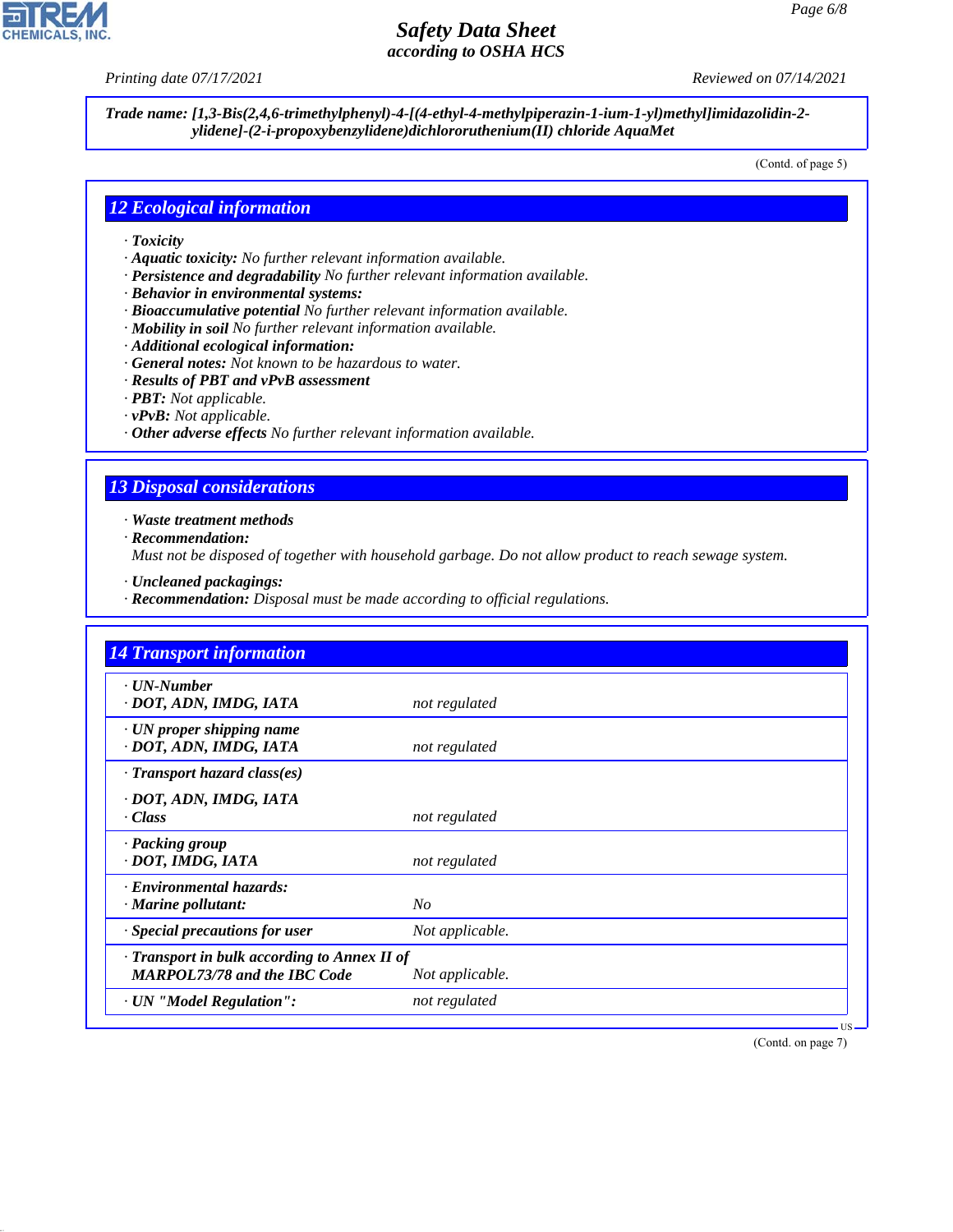

**CHEMICALS, INC** 

*Trade name: [1,3-Bis(2,4,6-trimethylphenyl)-4-[(4-ethyl-4-methylpiperazin-1-ium-1-yl)methyl]imidazolidin-2 ylidene]-(2-i-propoxybenzylidene)dichlororuthenium(II) chloride AquaMet*

(Contd. of page 6)

### *15 Regulatory information*

*· Safety, health and environmental regulations/legislation specific for the substance or mixture · Sara*

*· Section 355 (extremely hazardous substances):*

*None of the ingredients is listed.*

*· Section 313 (Specific toxic chemical listings):*

*None of the ingredients is listed.*

#### *· TSCA (Toxic Substances Control Act):*

*None of the ingredients is listed.*

*· Proposition 65*

*· Chemicals known to cause cancer:*

*None of the ingredients is listed.*

*· Chemicals known to cause reproductive toxicity for females:*

*None of the ingredients is listed.*

*· Chemicals known to cause reproductive toxicity for males:*

*None of the ingredients is listed.*

*· Chemicals known to cause developmental toxicity:*

*None of the ingredients is listed.*

*· Carcinogenic categories*

*· EPA (Environmental Protection Agency)*

*None of the ingredients is listed.*

*· TLV (Threshold Limit Value established by ACGIH)*

*None of the ingredients is listed.*

*· NIOSH-Ca (National Institute for Occupational Safety and Health)*

*None of the ingredients is listed.*

*· GHS label elements The product is classified and labeled according to the Globally Harmonized System (GHS). · Hazard pictograms*



44.1.1

| <b>Signal word Warning</b> |                                                                                                               |
|----------------------------|---------------------------------------------------------------------------------------------------------------|
| · Hazard statements        |                                                                                                               |
|                            | H315+H320 Causes skin and eye irritation.                                                                     |
| H335                       | May cause respiratory irritation.                                                                             |
| · Precautionary statements |                                                                                                               |
| P <sub>262</sub>           | Do not get in eyes, on skin, or on clothing.                                                                  |
| P <sub>280</sub>           | Wear protective gloves/protective clothing/eye protection/face protection.                                    |
|                            | P305+P351+P338 If in eyes: Rinse cautiously with water for several minutes. Remove contact lenses, if present |
|                            | and easy to do. Continue rinsing.                                                                             |
| $P304 + P340$              | IF INHALED: Remove person to fresh air and keep comfortable for breathing.                                    |
| $P403 + P233$              | Store in a well-ventilated place. Keep container tightly closed.                                              |
| <i>P501</i>                | Dispose of contents/container in accordance with local/regional/national/international                        |
|                            | regulations.                                                                                                  |

(Contd. on page 8)